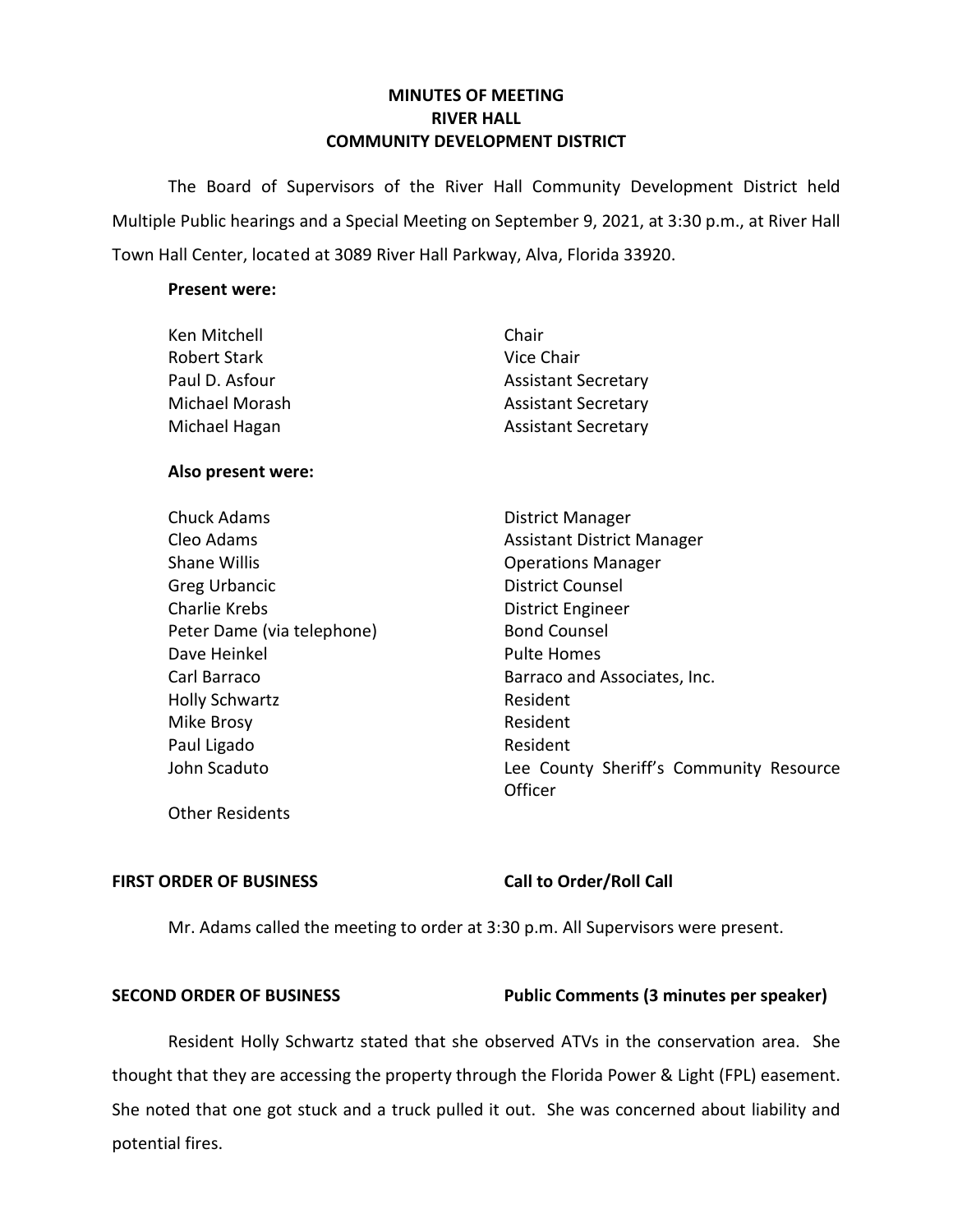Resident Mike Brosy asked if the operations and maintenance (O&M) assessment construction does not mean the CDD will receive additional assessment revenue. increases should have been offset by the 100 new homes in the CDD. Mr. Adams stated that the new homes were already accounted for. Assessments would be increasing and that would be discussed next. Mr. Mitchell explained that all lots are assessed whether built or not; new

 Discussion ensued regarding the Mailed Notice information and a possible reduction in assessments for homeowners with bond payments as the bonds were refinanced.

# **THIRD ORDER OF BUSINESS Public Hearing on Adoption of Fiscal Year 2021/2022 Budget**

### **A. Proof/Affidavit of Publication**

The affidavit of publication was provided for informational purposes.

**B. Consideration of Resolution 2021-11, Relating to the Annual Appropriations and Adopting the Budget for the Fiscal Year Beginning October 1, 2021, and Ending September 30, 2022; Authorizing Budget Amendments; and Providing an Effective Date** 

 adjustments, compared to the Fiscal Year 2021 budget, and explained the reasons for the adjustments. The O&M assessment increase would be 5%. Mr. Adams reviewed the proposed Fiscal Year 2022 budget, highlighting line item

### **Mr. Adams opened the Public Hearing.**

 A resident asked where the extra assessments could be found in the budget. Mr. Adams stated this amount was rounded up for noticing purposes only.

 Resident Paul Ligado asked for clarification of the landscaping increase and whether the outside of the gates and does the lake bank mowing inside the gates just around the stormwater ponds, until the property is transferred to the homeowner. He differentiated the CDD or HOA is the responsible entity. Mr. Adams stated the CDD is responsible for landscaping various items that the CDD and HOA maintain.

 joined the Board over nine years ago and they had not increased in the four years before then. Mr. Asfour stated that O&M assessments have not increased since he and Mr. Morash

### **Mr. Adams closed the Public Hearing.**

Mr. Mitchell presented Resolution 2021-11.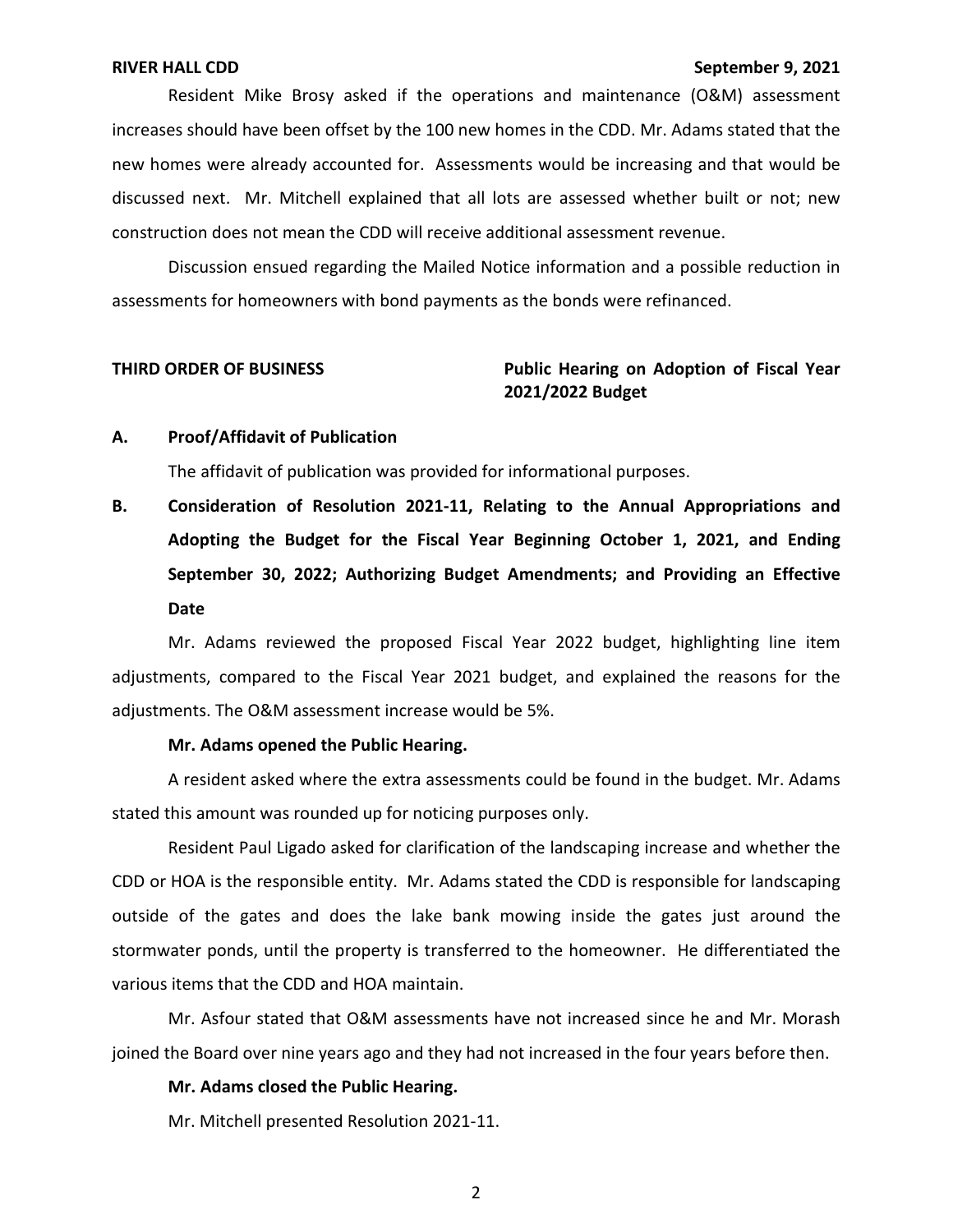**Resolution 2021-11, Relating to the Annual Appropriations and Adopting the On MOTION by Mr. Morash and seconded by Mr. Asfour, with all in favor, Budget for the Fiscal Year Beginning October 1, 2021, and Ending September 30, 2022; Authorizing Budget Amendments; and Providing an Effective Date, was adopted.** 

FOURTH ORDER OF BUSINESS **Public Hearing to Consider the Adoption of an Assessment Roll and the Imposition of Special Assessments Relating to the Financing and Securing of Certain Public Improvements** 

- *Hear testimony from the affected property owners as to the propriety and advisability of making the improvements and funding them with special assessments on the property*
- *all complaints as to the special assessments on a basis of justice and right*  • *Thereafter, the governing authority shall meet as an equalizing board to hear any and*  These items were addressed below.
- **A. Proof/Affidavit of Publication**

The affidavit of publication was included for informational purposes.

**B. Mailed Notice to Property Owner(s)** 

A copy of the Mailed Notice, Chairman's letter and Debt Assessment Notice regarding refinancing the Series 2011A-2 bonds, were included for informational purposes.

 **C. Consideration of Resolution 2021-12, Making Certain Findings Including Those Related to the Refinancing of the District's Special Assessment Bonds, Series 2011A-2 and Imposition of Series 2021A-2 Assessments; Confirming and Approving District Projects for Construction and/or Acquisition of Infrastructure Improvements; Equalizing, Approving, Confirming, and Levying Special Assessments on Lots or Parcels of Land Within the District Specially Benefitted by Such Projects to Pay the Cost Thereof; for the Payment and the Collection of Such Special Assessments by the Methods Recording of an Assessment Notice; Providing for Severability, Conflicts and an Effective Date Confirming and Adopting a Supplemental Assessment Methodology Report; Providing Provided for by Chapters 170, 190, and 197 Florida Statutes; Providing for the**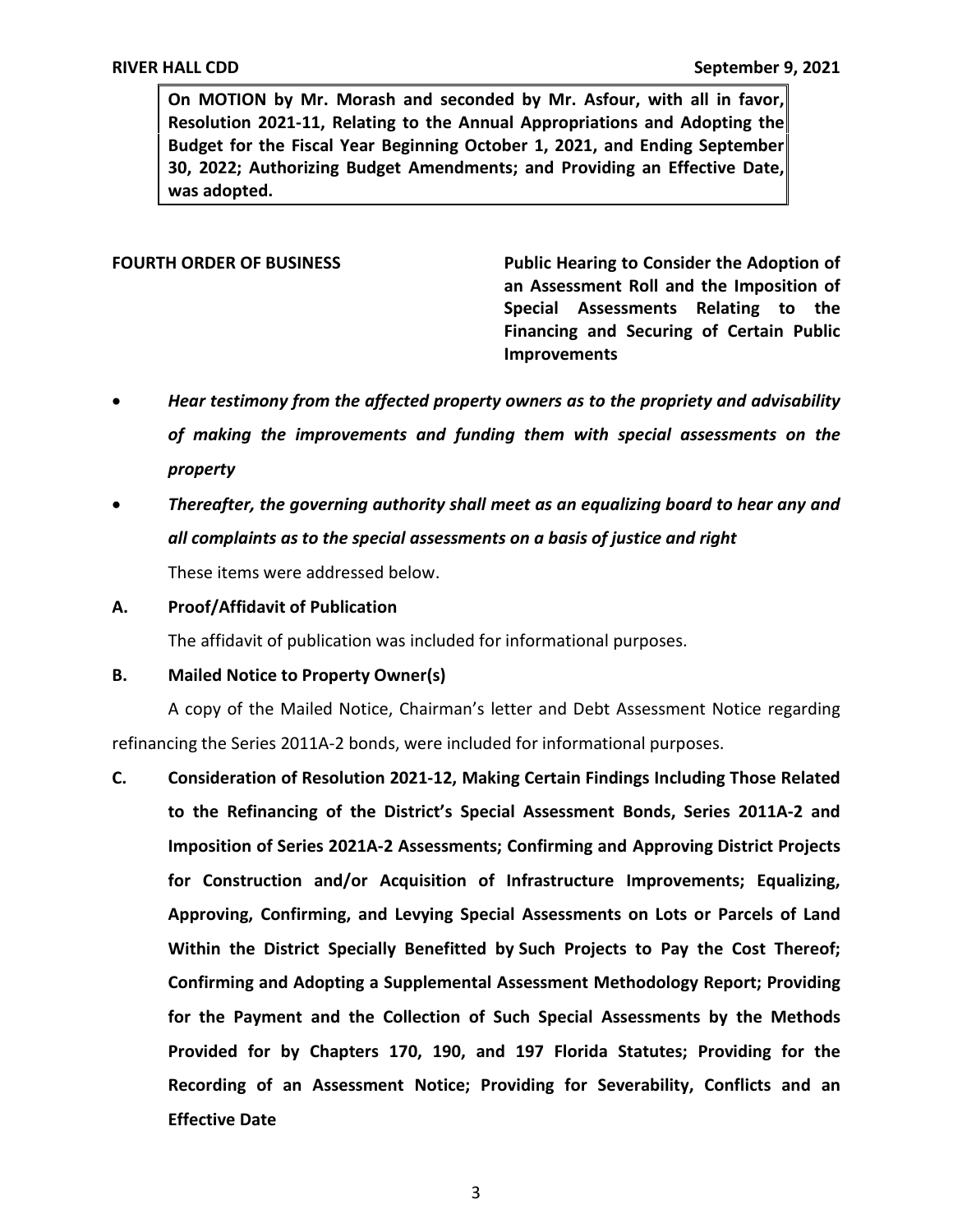Mr. Urbancic presented Resolution 2021-12. He explained the purpose of the Resolutions presented today and discussed the following:

 $\triangleright$  Resolution 2021-12: This was the equalizing Resolution that will finish the process for the Series A-2 bonds and adopt the Assessment Methodology presented at the last meeting.

 $\triangleright$  Resolution 2021-13: This was the Supplemental Resolution prepared once the bonds were priced. It finalizes the assessment amounts for the Series 2021A-1 and 2021A-2 bonds.

 $\triangleright$  There would be an increase in O&M assessments and a decrease in debt assessments.

 $\triangleright$  Mailed Notices require certain verbiage, so the Chairman's letter was included to provide a clearer explanation of the assessments.

### **Mr. Adams opened the Public Hearing.**

No members of the pubic spoke.

### **Mr. Adams closed the Public Hearing.**

The Board of Supervisors, meeting as the Equalizing Board, made no changes.

 **Refinancing of the District's Special Assessment Bonds, Series 2011A-2 and Imposition of Series 2021A-2 Assessments; Confirming and Approving District Projects for Construction and/or Acquisition of Infrastructure Improvements; Equalizing, Approving, Confirming, and Levying Special Assessments on Lots or**  Parcels of Land Within the District Specially Benefitted bySuch Projects to Pay **On MOTION by Mr. Asfour and seconded by Mr. Morash, with all in favor, Resolution 2021-12, Making Certain Findings Including Those Related to the the Cost Thereof; Confirming and Adopting a Supplemental Assessment Methodology Report; Providing for the Payment and the Collection of Such Special Assessments by the Methods Provided for by Chapters 170, 190, and 197 Florida Statutes; Providing for the Recording of an Assessment Notice; Providing for Severability, Conflicts and an Effective Date, was adopted.** 

 **Confirmed, Imposed and Levied Special Benefited (Apportioned Fairly and Reasonably) by the District's Projects Relating to the Series 2011A-1 Bonds; Supplementing Resolution No. 2021-12, Which Resolution Previously Equalized, Approved, Confirmed, Imposed and Levied Special Assessments on and Peculiar to Property Specially Benefited (Apportioned Fairly and Reasonably) by FIFTH ORDER OF BUSINESS Consideration of Resolution 2021-13, Supplementing Resolution No. 2011-05, Which Resolution Previously Equalized, Approved, Assessments on and Peculiar to Property Specially**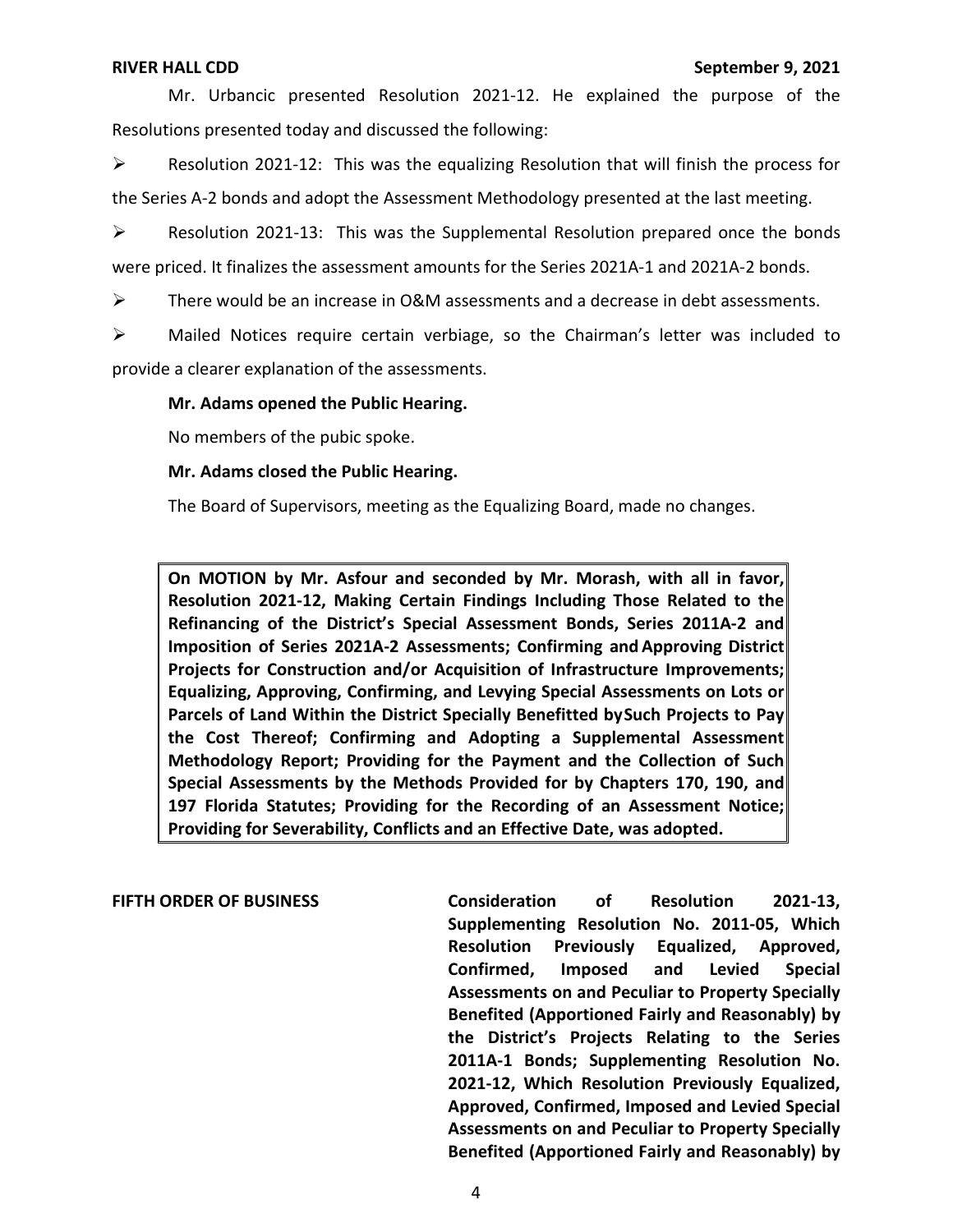**the District's Projects Relating to the Series Hall Community Development District Final Third Supplemental Special Assessment Methodology LLC Dated August 11, 2021, Which Applies the Methodology Previously Adopted to Special Capital Improvement Revenue Refunding Bonds, Series 2021A-1 and River Hall Community Book; and Providing for Severability, Conflicts, and an Effective Date 2021A-2 Bonds; Approving and Adopting the River Report Prepared by Wrathell, Hunt & Associates, Assessments Reflecting the Specific Terms of the River Hall Community Development District Development District Capital Improvement Revenue Refunding Bonds, Series 2021A-2; Providing for the Update of the Improvement Lien** 

 Mr. Urbancic stated Resolution 2021-13 fixes the final pricing of the Series A-1 and A-2 bonds, adopts the Final Third Supplemental Assessment Methodology Report and the final assessment roll.

 A Board Member referred to Table 2, on Page 9 of the Final Third Supplemental Special Assessment Methodology Report, which reflected cost savings related to the Series A-1 bonds and what is apportioned for the Series A-2 bonds.

 **Resolution 2021-13, Supplementing Resolution No. 2011-05, Which Resolution Previously Equalized, Approved, Confirmed, Imposed and Levied Special Fairly and Reasonably) by the District's Projects Relating to the Series 2011A-1 Bonds; Supplementing Resolution No. 2021-12, Which Resolution Previously Equalized, Approved, Confirmed, Imposed and Levied Special Assessments on and Peculiar to Property Specially Benefited (Apportioned Fairly and Reasonably) by the District's Projects Relating to the Series 2021A-2 Bonds; Approving and Adopting the River Hall Community Development District Final Third Supplemental Special Assessment Methodology Report Prepared by Wrathell, Hunt & Associates, LLC Dated August 11, 2021, Which Applies the Methodology Previously Adopted to Special Assessments Reflecting the Improvement Revenue Refunding Bonds, Series 2021A-1 and River Hall Book; and Providing for Severability, Conflicts, and an Effective Date, was On MOTION by Mr. Morash and seconded by Mr. Hagan, with all in favor, Assessments on and Peculiar to Property Specially Benefited (Apportioned Specific Terms of the River Hall Community Development District Capital Community Development District Capital Improvement Revenue Refunding Bonds, Series 2021A-2; Providing for the Update of the Improvement Lien adopted.**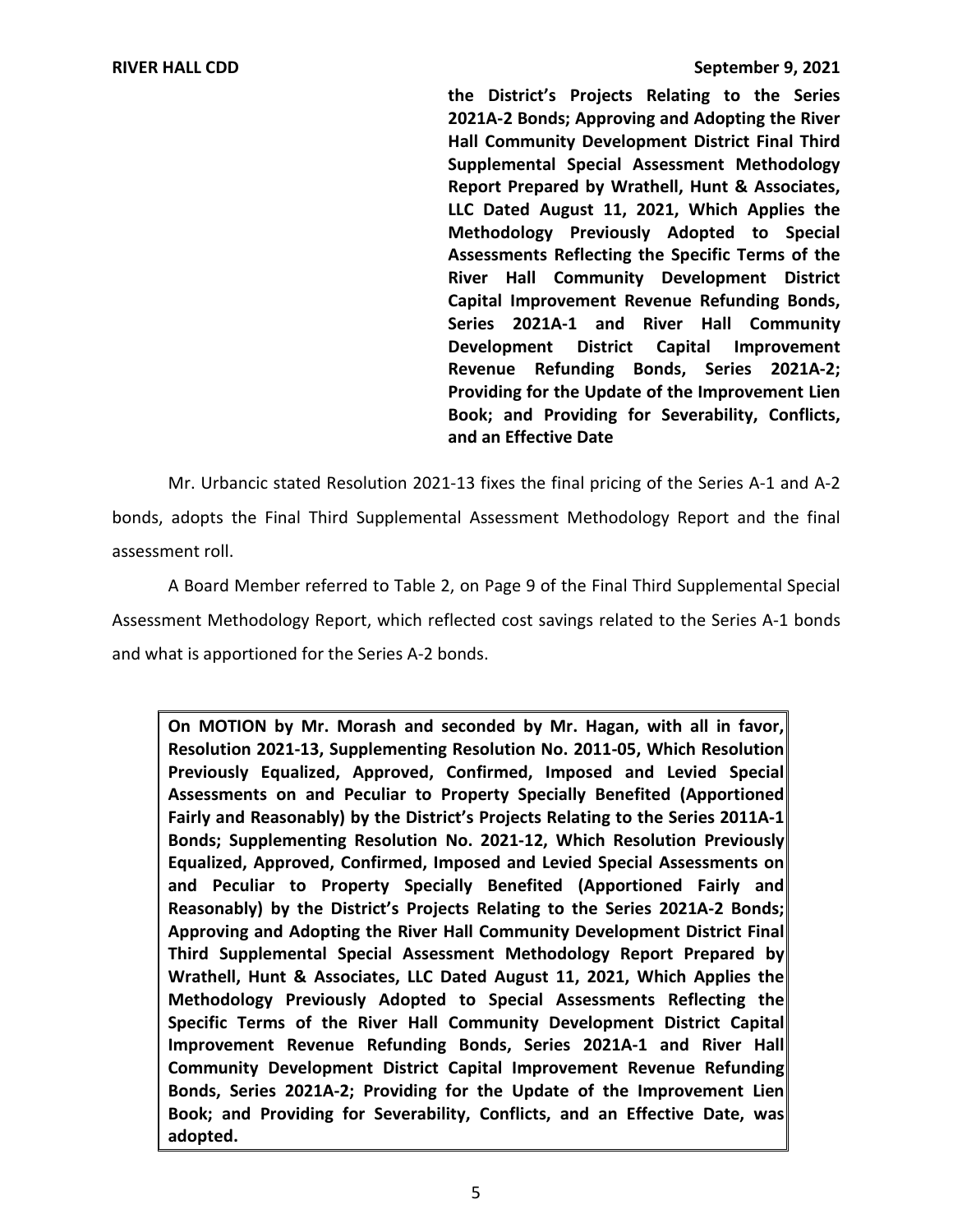**SIXTH ORDER OF BUSINESS Consideration of Amended and Restated Notice of Special Assessments (Series 2021A)** 

 Series 2021A updates reference to the 2021A-1 and A-2 bonds; this was included for informational purposes. No further action was necessary. Mr. Urbancic stated the Amended and Restated Notice of Special Assessments for

 The bond closing would be held after the meeting at which the Chair would execute all bond closing documents.

### **SEVENTH ORDER OF BUSINESS Q & A Session with Community Resource Officer**

 Sheriff Community Response Unit (CRU). He discussed the following: Officer John Scaduto introduced himself and stated that he is with the Lee County

 $\triangleright$  The CRU is updating contact information for existing and new communities throughout the County.

 gain access and those areas are required to remain open for fire and power access.  $\triangleright$  ATVs: Resolving this issue is not easy because several adjoining properties are utilized to

 $\triangleright$  An Engineer must affirm that the CDD roadways and signs conform to Florida Statutes would allow the Sheriff to commence enforcement of traffic infractions on the roadway. and file a petition with the Sheriff before a Traffic Control Agreement would be prepared, which

 $\triangleright$  ATV instances were expected to increase; however, four operations were held in Lehigh Acres where a select team was cracking down on unregistered vehicles.

 Officer Scaduto discussed the Sheriff's "Chase Policy" and informed residents to contact trespassing signs and the required criteria to issue a citation or make an arrest. More calls for service would bring more pressure to respond, especially during fire season. the Sheriff with any issues. He noted that surveillance cameras are helpful and discussed

 Sheriff's upgrading of its secured radio channels, gaps in Portico and Green Point, the Sheriff's Discussion ensued regarding past instances of hearing gun shots, towing and impounding unauthorized vehicles, police officer shortage due to COVID, gun range in the area, crime trend e-blast alerts, etc.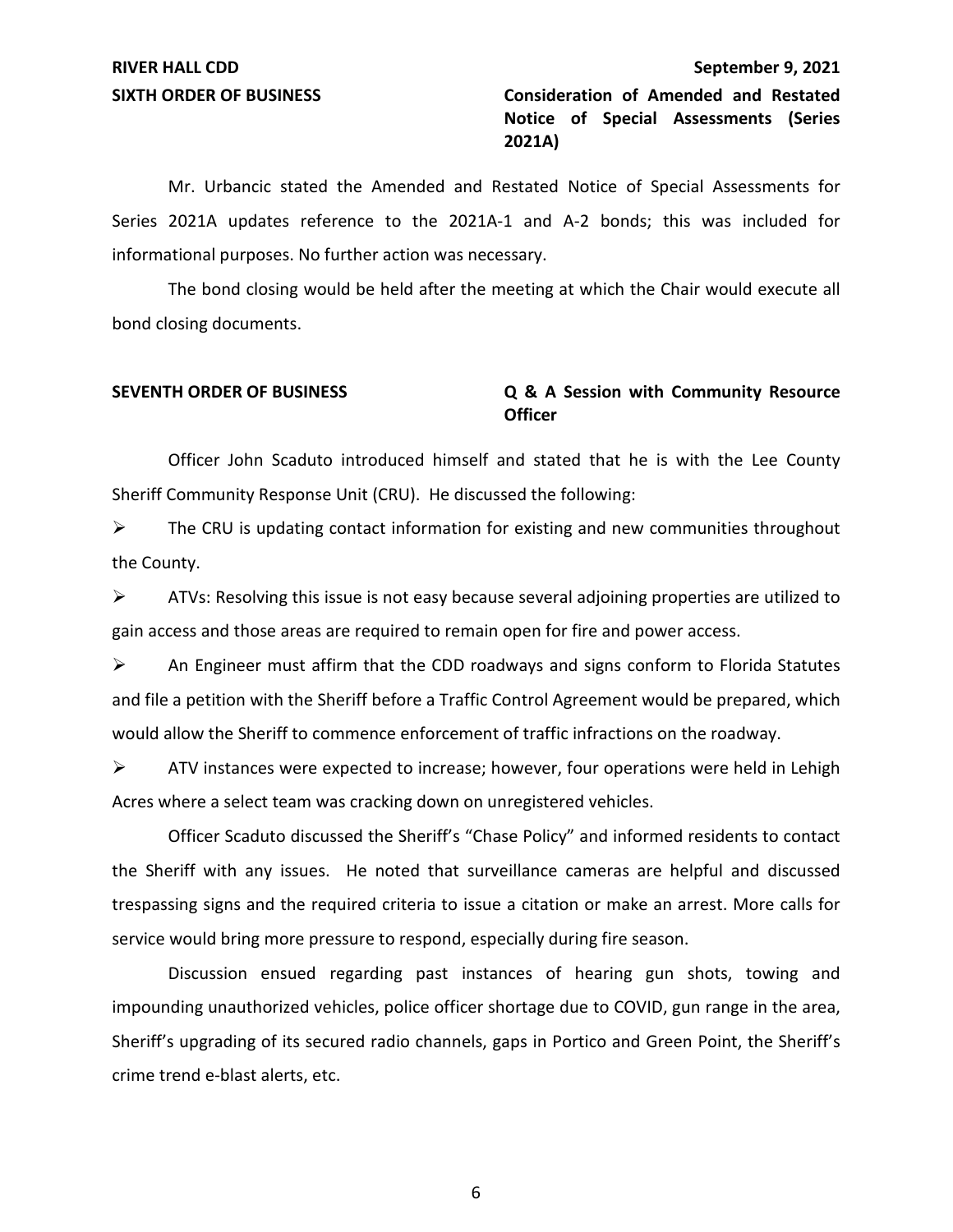# **EIGHTH ORDER OF BUSINESS Q & A Session with Country Club Association Manager and Security Post Commander Regarding Post Orders**

 forward the Security Post Orders to him. This item was deferred to the next meeting. Mr. Mitchell stated that he spoke to the representatives today and was told they would

# **Overflow onto Parkway NINTH ORDER OF BUSINESS Discussion: School Parent Pick-Up**

 Mr. Mitchell reported that both sides of the Parkway were backed up today. It was unknown if there is a new principal.

Mr. Adams stated he would contact the School Security Officer, Mr. Rob Boyles.

# **TENTH ORDER OF BUSINESS** Discussion/Consideration: FDOT Letter **Regarding Easement for Purchase**

 Mr. Adams stated that purchasing the easement does not make sense. He confirmed interested in purchasing it. that the map attached to the Florida Department of Transportation (FDOT) letter was correct, despite a Board Member's belief that it was incorrect. Mr. Adams was asked to respond indicating the CDD will accept the FDOT releasing the easement and that the CDD is not

# **ELEVENTH ORDER OF BUSINESS Discussion: FPL Substation Buffering Plan**

Mr. Barraco and Mr. Heinkel reported the following and responded to questions:

 Order was emailed to a few Board Members.  $\triangleright$  Research revealed that FPL had a substation approved. The Lee County Development

 $\triangleright$  The landscape and site plan were included in the agenda package.

 $\triangleright$  Pulte is willing to install the landscape buffer; however, approval from the CDD is required, as it is located on CDD property.

 $\triangleright$  FPL requires the County to do the landscape package for new construction, independent of Pulte.

 $\triangleright$  Mr. Heinkel presented the landscape plans, which will need approval from a CDD Representative before the maintenance responsibilities are conveyed to the CDD.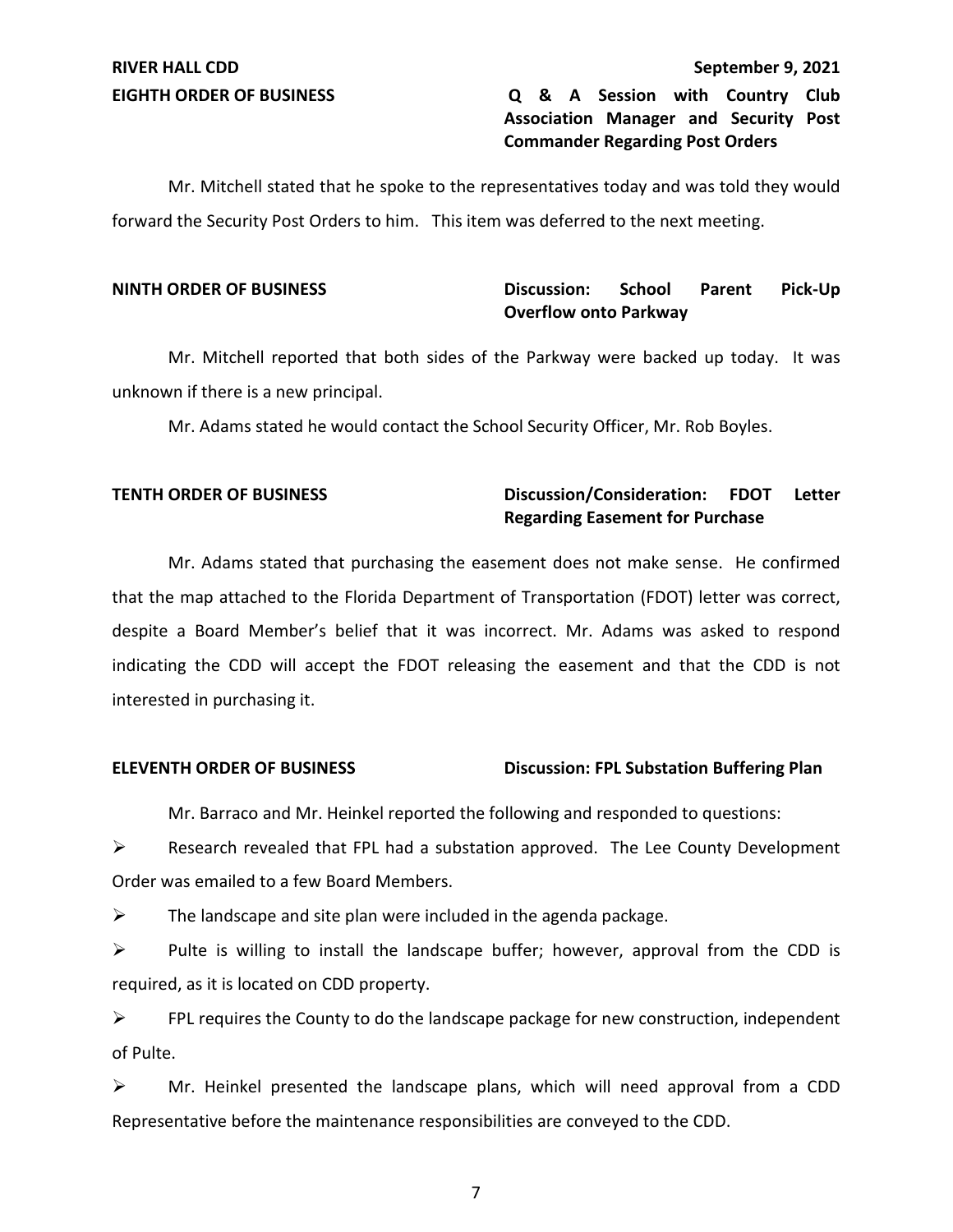$\triangleright$  The District Engineer or Staff can review plans and make recommendations about the types of materials being used.

 Discussion ensued regarding there being no buffer to the substation, the plan including zero vegetation on one side, a request made to add two rows across the right-of-way (ROW) and seal it with the double cow gates and augmenting south of the boundary line.

 Mr. Barraco stated that they can approach the County to find out what they are allowed to do in the ROW and installing or reinstalling gates, as the area is considered a viewer's road easement and open to the public.

Mr. Willis was asked to work with GulfScapes to review the FPL landscape plans.

 **FPL Landscape Plans, subject to review and approval by Mrs. Adams, were On MOTION by Mr. Morash and seconded by Mr. Asfour, with all in favor, the approved.** 

**TWELFTH ORDER OF BUSINESS Discussion/Consideration: Use of Refurbished Stop Signs from River Hall Stock Pile** 

# • **Consideration of Lykins Signtek Estimate #41894**

 Mr. Krebs stated that the Lykins Signtek (Lykins) estimate is to install signs in the islands, additional sign inserts and noted that unused funds from plant replacement would be used to in both directions, in the places that were missed. The Property Manager provided the signs. Mrs. Adams requested approval of an additional [\\$2,612.75](https://2,612.75) for stop bars, painting and offset the additional cost.

 **Lykins Signtek Estimate #41894, to install additional signage/stop bars, in the On MOTION by Mr. Morash and seconded by Mr. Asfour, with all in favor, the amount of [\\$2,374.95](https://2,374.95) and an additional \$[2,612.75](https://2,612.75), was approved.** 

**THIRTEENTH ORDER OF BUSINESS Acceptance of Unaudited Financial Statements as of July 31, 2021** 

Mr. Mitchell presented the Unaudited Financial Statements as of July 31, 2021.<br> $\frac{8}{\sqrt{3}}$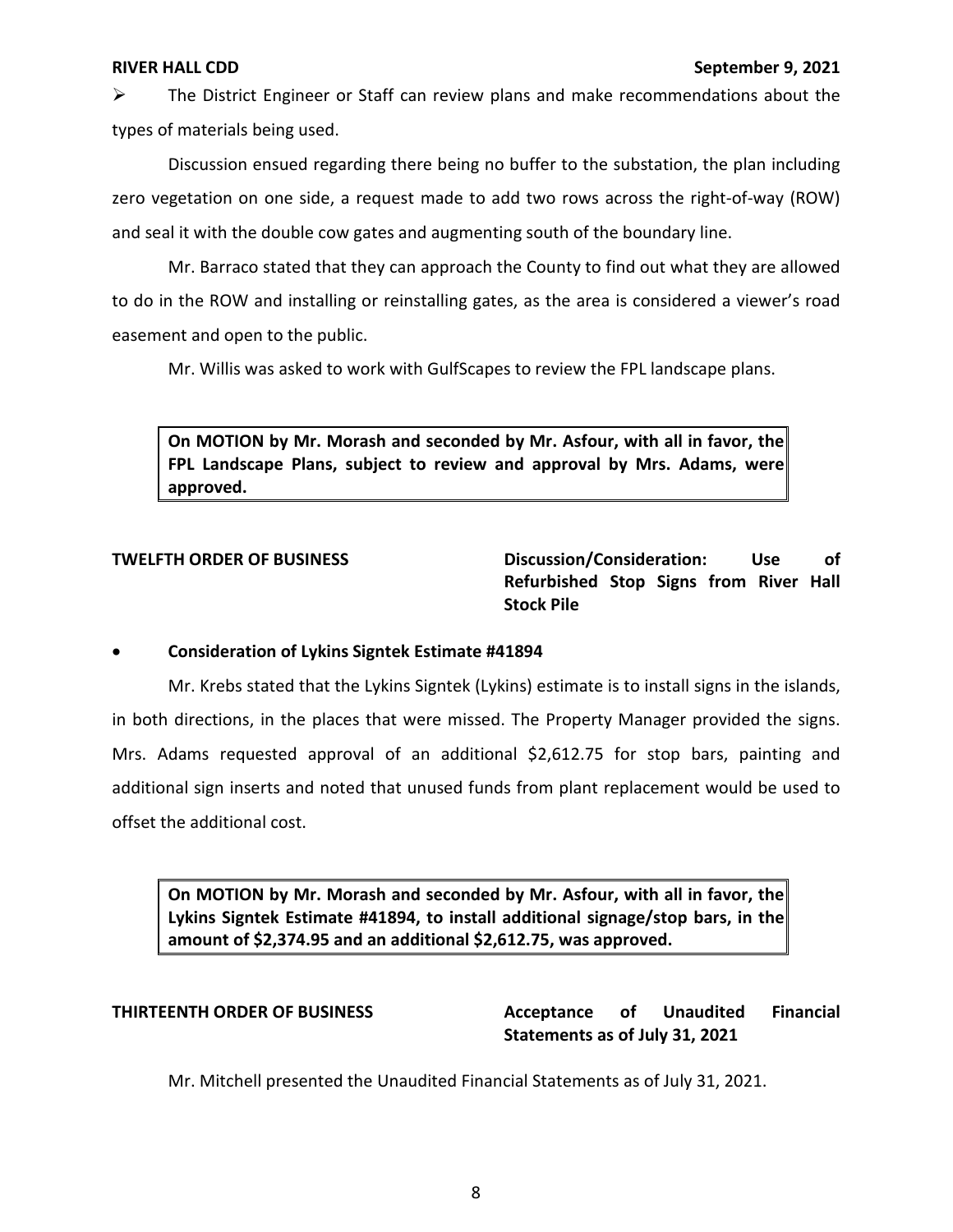Regarding the sidewalks, Mrs. Adams stated that they would be pressure cleaned in pillars before decorating begins in October; the Board agreed to the request. October. Mrs. Adams asked to defer the sidewalks and just pressure wash the monuments and

 Mr. Asfour referred to the bond issue that was issued last year and asked where the amount designated for security was located. Mr. Krebs stated that, per Mr. Miars, the CDD was given funds for perimeter security; however, he did not have anything in writing confirming this. He believed Mr. Miars was paying for the substation fence and the one at Portico, which was included in the bonds; however, Mr. Barraco recalled that it was in the Engineer's Report but public funds cannot be used for those improvements and there was nothing specific to security outlined on paper. There should be funds available for that improvement, though.

 Mr. Barraco discussed Portico's plans to install an emergency entrance, per the County's requirement. Security discussions with Mr. Miars would continue. He would forward information to Mr. Adams to distribute to the Board.

 can increase the number of lots. Mr. Barraco stated GreenPointe cannot go over the 2,695 Mr. Asfour asked if GreenPointe plans to rezone platted lots, reducing lot sizes so they units designated to build.

 in the Check Detail Report. Mr. Adams would research the expense and report his findings. A Board Member requested backup for the \$385.90 payment to RH Venture II, reflected

# **On MOTION by Mr. Morash and seconded by Mr. Hagan, with all in favor, the Unaudited Financial Statements as of July 31, 2021, were accepted.**

 to the Fairway that carries water to Lake 3-1 and behind #12, to determine if there is a clogged inlet. If there is not, she would ensure the entity is notified to address each issue accordingly. A Board Member asked Mr. Barraco a jurisdictional question about Windsor Way, in that there are drainage issues and neither the HOA or CDD is claiming responsibility; however, Pat thinks this is a Developer issue. After reviewing the plat, the golf course was deemed responsible for that area. Mrs. Adams would inspect several areas, including the box adjacent

### **FOURTEENTH ORDER OF BUSINESS Approval of July 29, 2021 Regular Meeting Minutes**

Mr. Mitchell presented the July 29, 2021 Regular Meeting Minutes.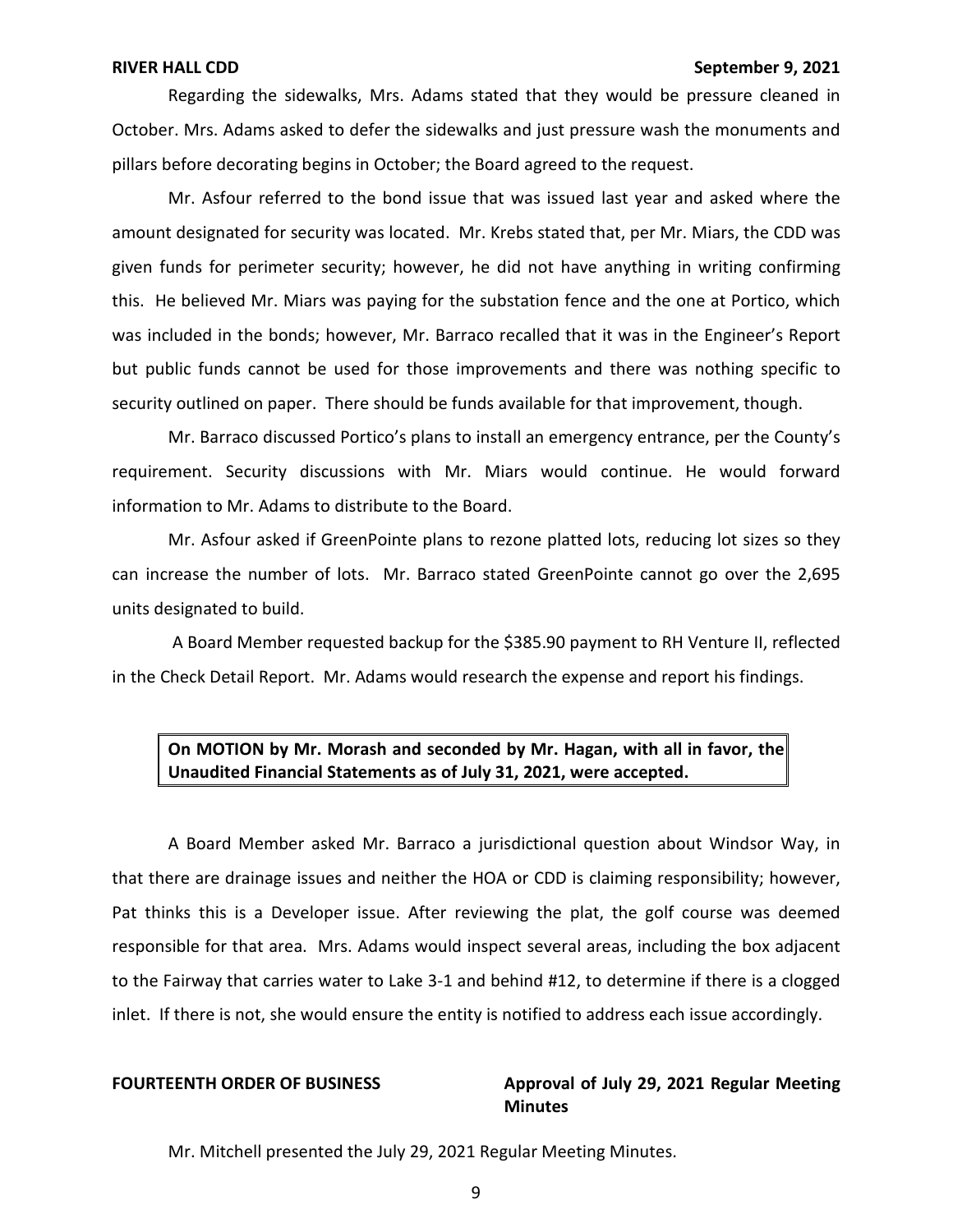The following changes were made:

Line 189: Change "Asfour" to "Stark"

Line 192: Change "Mitchell" to "Asfour"

 **On MOTION by Mr. Morash and seconded by Mr. Asfour, with all in favor, the July 29, 2021 Regular Meeting Minutes, as amended, were approved.** 

### **FIFTEENTH ORDER OF BUSINESS Staff Reports**

# **A. District Engineer:** *Hole Montes*

# • **Update: Carter Fence Installation Project**

 Mr. Krebs received confirmation that Carter Fence obtained all the necessary approvals to proceed with the project; the schedule was pending.

# **B. District Counsel:** *Coleman, Yovanovich & Koester*

 Mr. Urbancic stated that the bond pre-closing would be held after the meeting. He introduced Mr. Dame, Bond Counsel.

Regarding the bonds, Mr. Dame stated FMSbonds sells the bonds to high-end investors.

# **C. District Manager:** *Wrathell, Hunt and Associates, LLC*

• **NEXT MEETING DATE: October 7, 2021 at 3:30 P.M.** 

# o **QUORUM CHECK**

All Supervisors confirmed their attendance at the October 7, 2021 meeting.

# **D. Operations Manager:** *Wrathell, Hunt and Associates, LLC*

# • **Monthly Status Report – Field Operations**

Mr. Willis reported the following:

 $\triangleright$  The GulfScapes landscape contract was executed in July.

# $\triangleright$  Hog Trapper: The Board decided to defer this while Mr. Roberts recovers from an injury.

 It was noted that the only damage observed was on the golf course, at the 6 Tee box. A from the pine trees in his yard and he heard trappers and the dogs at the end of Walnut Run. Board Member stated there are signs that the hogs are coming out. The acorns started to drop

 $\triangleright$  Lake Bank Restoration projects will commence once the water recedes.

 that the builder should be held responsible and make the repairs because they did not install A Board Member stated the homeowner at Chestnut Grove Drive, at Lake 3-5B, believed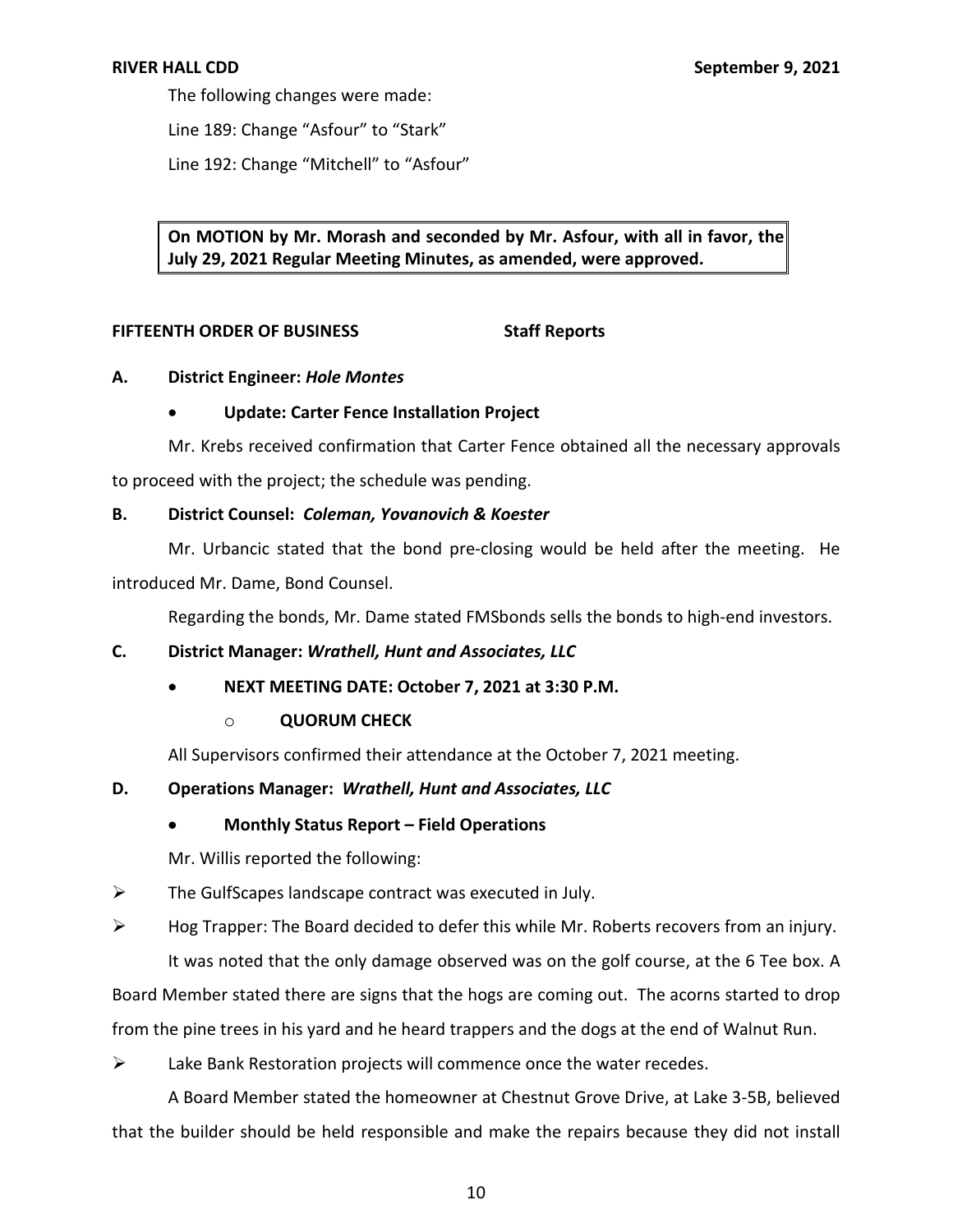declarations requiring builders install jetty tiles down to the lakes, as Lee County does not want gutters, which is causing erosion. Discussion ensued regarding the HOA implementing to implement this requirement.

 project will start, once the schedule is finalized.  $\triangleright$  Installing Fiber Optics in the School ROW: An e-blast would be sent regarding when the

 behind her Lake 2-7 residence. Mrs. Adams stated her opinion that the erosion was minimal; she explained to the homeowner that they are responsible for remediating the issue by running pipe to the pond. She also recommended that the homeowner unplug their gutters. She has not heard from the homeowner since the proposal to complete the repairs was provided. Mrs. Adams discussed a meeting with the homeowner to address erosion concerns

SIXTEENTH ORDER OF BUSINESS **Public Comments: Non-Agenda Items** (3 *minutes per speaker)* 

No members of the public spoke.

### **SEVENTEENTH ORDER OF BUSINESS Supervisors' Comments/Requests**

 was the first week in September; however, they still need to do the road. Mr. Asfour asked when the substation would come online. It was noted that initial date

 The Board agreed to the request to move the December 2, 2021 meeting to December 9, 2021. Staff would advertise accordingly.

 Mrs. Adams stated that the pine straw project is scheduled to commence the week of November 15, 2021.

### **EIGHTEENTH ORDER OF BUSINESS Adjournment**

There being nothing further to discuss, the meeting adjourned.

 **On MOTION by Mr. Morash and seconded by Mr. Stark, with all in favor, the meeting adjourned at 4:25 p.m.** 

### [SIGNATURES APPEAR ON THE FOLLOWING PAGE]